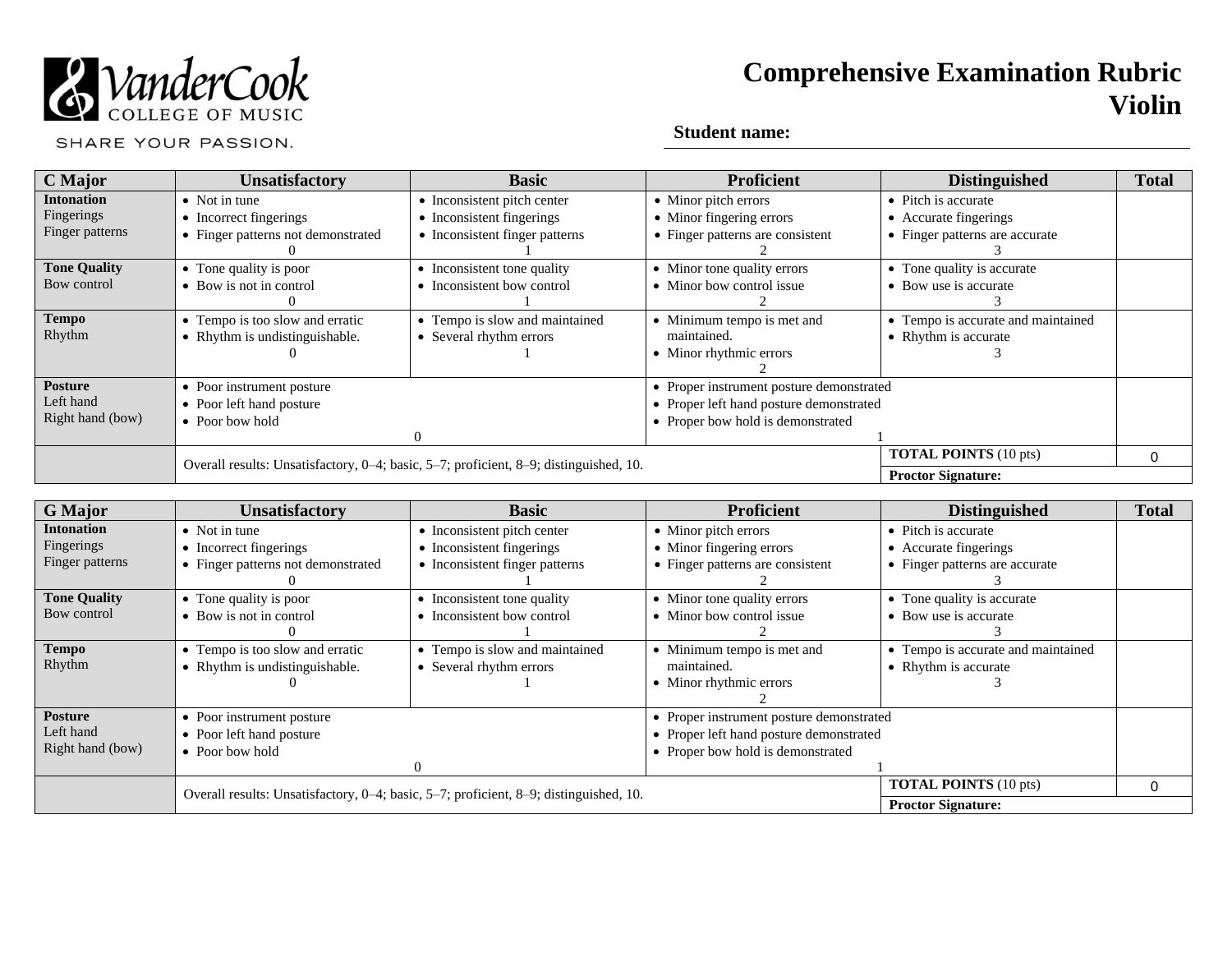

SHARE YOUR PASSION.

| D Major             | <b>Unsatisfactory</b>                                                                 | <b>Basic</b>                   | <b>Proficient</b>                        | <b>Distinguished</b>               | <b>Total</b> |
|---------------------|---------------------------------------------------------------------------------------|--------------------------------|------------------------------------------|------------------------------------|--------------|
| <b>Intonation</b>   | $\bullet$ Not in tune                                                                 | • Inconsistent pitch center    | • Minor pitch errors                     | • Pitch is accurate                |              |
| Fingerings          | • Finger patterns not demonstrated                                                    | • Inconsistent finger patterns | • Finger patterns are consistent         | • Finger patterns are accurate     |              |
| Finger patterns     | • Incorrect fingerings                                                                | • Inconsistent fingerings      | • Minor fingering errors                 | • Accurate fingerings              |              |
| Position            | • III position not demonstrated                                                       | • III position is attempted    | • III position is demonstrated           | • III position is accurate         |              |
|                     |                                                                                       |                                |                                          |                                    |              |
| <b>Tone Quality</b> | • Tone quality is poor                                                                | • Inconsistent tone quality    | • Minor tone quality errors              | • Tone quality is accurate         |              |
| Bow control         | • Bow is not in control                                                               | • Inconsistent bow control     | • Minor bow control issue                | • Bow use is accurate              |              |
|                     |                                                                                       |                                |                                          |                                    |              |
| <b>Tempo</b>        | • Tempo is too slow and erratic                                                       | • Tempo is slow and maintained | • Minimum tempo is met and               | • Tempo is accurate and maintained |              |
| Rhythm              | • Rhythm is undistinguishable.                                                        | • Several rhythm errors        | maintained.                              | • Rhythm is accurate               |              |
|                     |                                                                                       |                                | • Minor rhythmic errors                  |                                    |              |
|                     |                                                                                       |                                |                                          |                                    |              |
| <b>Posture</b>      | • Poor instrument posture                                                             |                                | • Proper instrument posture demonstrated |                                    |              |
| Left hand           | • Poor left hand posture                                                              |                                | • Proper left hand posture demonstrated  |                                    |              |
| Right hand (bow)    | • Poor bow hold                                                                       |                                | • Proper bow hold is demonstrated        |                                    |              |
|                     |                                                                                       | ∩                              |                                          |                                    |              |
|                     |                                                                                       |                                |                                          | <b>TOTAL POINTS</b> (10 pts)       | $\Omega$     |
|                     | Overall results: Unsatisfactory, 0-4; basic, 5-7; proficient, 8-9; distinguished, 10. |                                |                                          | <b>Proctor Signature:</b>          |              |

| A Major             | <b>Unsatisfactory</b>                                                                 | <b>Basic</b>                   | <b>Proficient</b>                        | <b>Distinguished</b>               | <b>Total</b> |
|---------------------|---------------------------------------------------------------------------------------|--------------------------------|------------------------------------------|------------------------------------|--------------|
| <b>Intonation</b>   | $\bullet$ Not in tune                                                                 | • Inconsistent pitch center    | • Minor pitch errors                     | • Pitch is accurate                |              |
| Fingerings          | • Incorrect fingerings                                                                | • Inconsistent fingerings      | • Minor fingering errors                 | • Accurate fingerings              |              |
| Finger patterns     | • Finger patterns not demonstrated                                                    | • Inconsistent finger patterns | • Finger patterns are consistent         | • Finger patterns are accurate     |              |
|                     |                                                                                       |                                |                                          |                                    |              |
| <b>Tone Quality</b> | • Tone quality is poor                                                                | • Inconsistent tone quality    | • Minor tone quality errors              | • Tone quality is accurate         |              |
| Bow control         | • Bow is not in control                                                               | • Inconsistent bow control     | • Minor bow control issue                | • Bow use is accurate              |              |
|                     |                                                                                       |                                |                                          |                                    |              |
| <b>Tempo</b>        | • Tempo is too slow and erratic                                                       | • Tempo is slow and maintained | • Minimum tempo is met and               | • Tempo is accurate and maintained |              |
| Rhythm              | • Rhythm is undistinguishable.                                                        | • Several rhythm errors        | maintained.                              | • Rhythm is accurate               |              |
|                     |                                                                                       |                                | • Minor rhythmic errors                  |                                    |              |
|                     |                                                                                       |                                |                                          |                                    |              |
| <b>Posture</b>      | • Poor instrument posture                                                             |                                | • Proper instrument posture demonstrated |                                    |              |
| Left hand           | • Poor left hand posture                                                              |                                | • Proper left hand posture demonstrated  |                                    |              |
| Right hand (bow)    | $\bullet$ Poor bow hold                                                               |                                | • Proper bow hold is demonstrated        |                                    |              |
|                     |                                                                                       |                                |                                          |                                    |              |
|                     | Overall results: Unsatisfactory, 0-4; basic, 5-7; proficient, 8-9; distinguished, 10. |                                |                                          | <b>TOTAL POINTS</b> (10 pts)       | 0            |
|                     |                                                                                       |                                |                                          | <b>Proctor Signature:</b>          |              |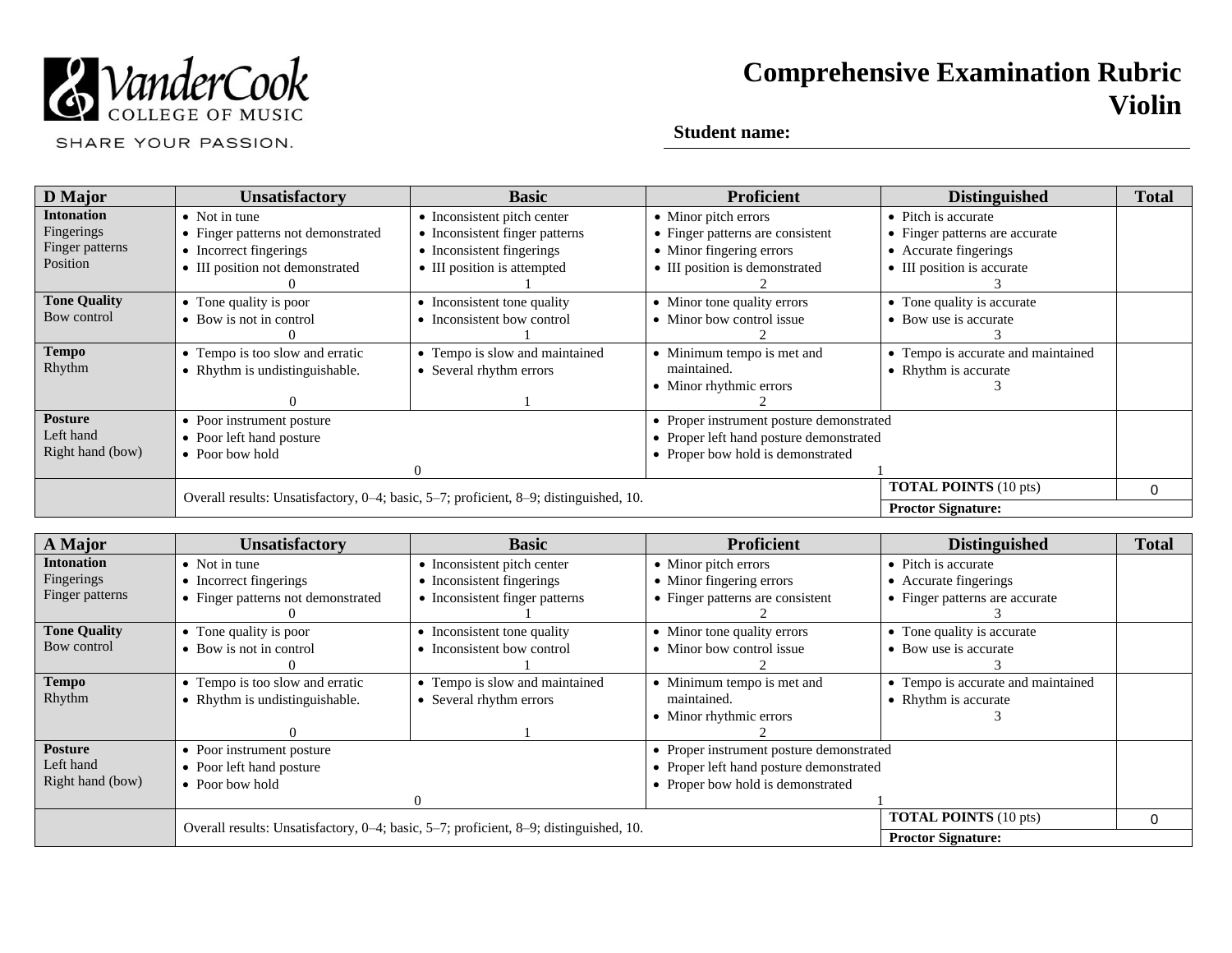

SHARE YOUR PASSION.

| <b>F</b> Major      | <b>Unsatisfactory</b>                                                                 | <b>Basic</b>                   | <b>Proficient</b>                        | <b>Distinguished</b>               | <b>Total</b> |
|---------------------|---------------------------------------------------------------------------------------|--------------------------------|------------------------------------------|------------------------------------|--------------|
| <b>Intonation</b>   | $\bullet$ Not in tune                                                                 | • Inconsistent pitch center    | • Minor pitch errors                     | • Pitch is accurate                |              |
| Fingerings          | • Incorrect fingerings                                                                | • Inconsistent fingerings      | • Minor fingering errors                 | • Accurate fingerings              |              |
| Finger patterns     | • Finger patterns not demonstrated                                                    | • Inconsistent finger patterns | • Finger patterns are consistent         | • Finger patterns are accurate     |              |
|                     |                                                                                       |                                |                                          |                                    |              |
| <b>Tone Quality</b> | • Tone quality is poor                                                                | • Inconsistent tone quality    | • Minor tone quality errors              | • Tone quality is accurate         |              |
| Bow control         | • Bow is not in control                                                               | • Inconsistent bow control     | • Minor bow control issue                | • Bow use is accurate              |              |
|                     |                                                                                       |                                |                                          |                                    |              |
| <b>Tempo</b>        | • Tempo is too slow and erratic                                                       | • Tempo is slow and maintained | • Minimum tempo is met and               | • Tempo is accurate and maintained |              |
| Rhythm              | • Rhythm is undistinguishable.                                                        | • Several rhythm errors        | maintained.                              | • Rhythm is accurate               |              |
|                     |                                                                                       |                                | • Minor rhythmic errors                  |                                    |              |
|                     |                                                                                       |                                |                                          |                                    |              |
| <b>Posture</b>      | • Poor instrument posture                                                             |                                | • Proper instrument posture demonstrated |                                    |              |
| Left hand           | • Poor left hand posture                                                              |                                | • Proper left hand posture demonstrated  |                                    |              |
| Right hand (bow)    | $\bullet$ Poor bow hold                                                               |                                | • Proper bow hold is demonstrated        |                                    |              |
|                     |                                                                                       | -0                             |                                          |                                    |              |
|                     | Overall results: Unsatisfactory, 0-4; basic, 5-7; proficient, 8-9; distinguished, 10. |                                | <b>TOTAL POINTS</b> (10 pts)             | 0                                  |              |
|                     |                                                                                       |                                |                                          | <b>Proctor Signature:</b>          |              |

| <b>B</b> Flat Major | Unsatisfactory                                                                        | <b>Basic</b>                   | <b>Proficient</b>                        | <b>Distinguished</b>               | <b>Total</b> |
|---------------------|---------------------------------------------------------------------------------------|--------------------------------|------------------------------------------|------------------------------------|--------------|
| <b>Intonation</b>   | $\bullet$ Not in tune                                                                 | • Inconsistent pitch center    | • Minor pitch errors                     | • Pitch is accurate                |              |
| Fingerings          | • Incorrect fingerings                                                                | • Inconsistent fingerings      | • Minor fingering errors                 | • Accurate fingerings              |              |
| Finger patterns     | • Finger patterns not demonstrated                                                    | • Inconsistent finger patterns | • Finger patterns are consistent         | • Finger patterns are accurate     |              |
|                     |                                                                                       |                                |                                          |                                    |              |
| <b>Tone Quality</b> | • Tone quality is poor                                                                | • Inconsistent tone quality    | • Minor tone quality errors              | • Tone quality is accurate         |              |
| Bow control         | • Bow is not in control                                                               | • Inconsistent bow control     | • Minor bow control issue                | • Bow use is accurate              |              |
|                     |                                                                                       |                                |                                          |                                    |              |
| <b>Tempo</b>        | • Tempo is too slow and erratic                                                       | • Tempo is slow and maintained | • Minimum tempo is met and               | • Tempo is accurate and maintained |              |
| Rhythm              | • Rhythm is undistinguishable.                                                        | • Several rhythm errors        | maintained.                              | • Rhythm is accurate               |              |
|                     |                                                                                       |                                | • Minor rhythmic errors                  |                                    |              |
|                     |                                                                                       |                                |                                          |                                    |              |
| <b>Posture</b>      | • Poor instrument posture                                                             |                                | • Proper instrument posture demonstrated |                                    |              |
| Left hand           | • Poor left hand posture                                                              |                                | • Proper left hand posture demonstrated  |                                    |              |
| Right hand (bow)    | • Poor bow hold                                                                       |                                | • Proper bow hold is demonstrated        |                                    |              |
|                     |                                                                                       |                                |                                          |                                    |              |
|                     | Overall results: Unsatisfactory, 0–4; basic, 5–7; proficient, 8–9; distinguished, 10. |                                |                                          | <b>TOTAL POINTS</b> (10 pts)       | 0            |
|                     |                                                                                       |                                |                                          | <b>Proctor Signature:</b>          |              |